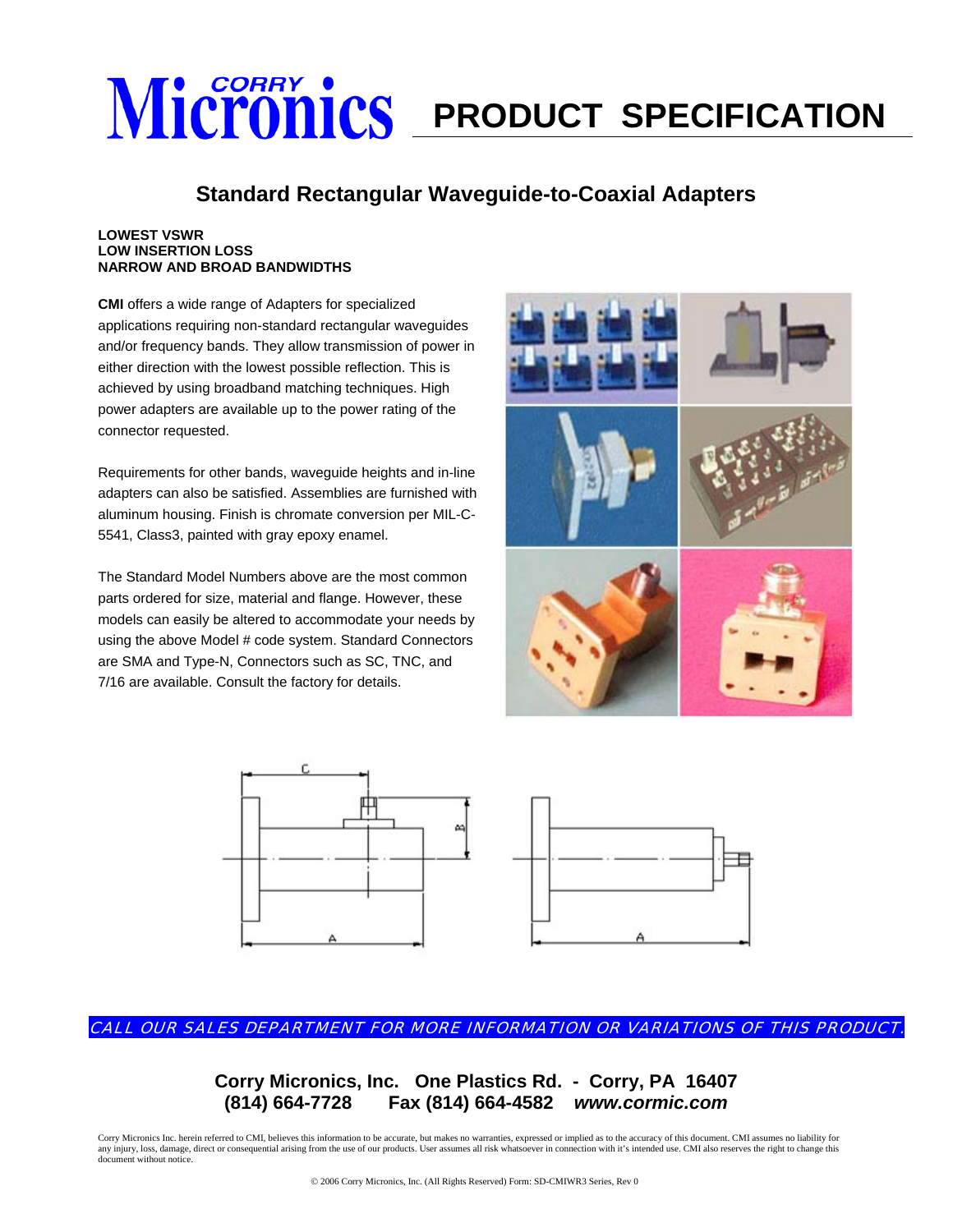| <b>Typical Part#:</b> | WGSize                                   | <b>SMA/N</b> Material - Flange |
|-----------------------|------------------------------------------|--------------------------------|
| Basic Model#:_______  |                                          |                                |
| Material:             | A=Alum, B=Brass                          |                                |
|                       | Flange: 1=CPRG, 2=CPRF, 6=Cover, 7=Choke |                                |

#### **Example:**

CMI187-SMAA-6 is WR187-SMA(F)WG-Coax Adapter, Aluminum Material, Cover Flange

### **Standard Waveguide to Coax Adapters**

| <b>WG Size</b> | <b>Freq GHz</b> | SMA (F)               | Type N (F)        | VSWR (Max.) | Outline A X B X C (mm)     |
|----------------|-----------------|-----------------------|-------------------|-------------|----------------------------|
|                |                 | Model No.*            | <b>Model No.*</b> |             |                            |
| <b>WR650</b>   | $1.12 - 1.70$   | CMI650-SMAA-2         | CMI650-NA-2       | 1.4         | $170 \times 70 \times 46$  |
| WR430          | $1.70 - 2.60$   | CMI430- SMAA-2        | CMI430-NA-2       | 1.4         | $113 \times 56 \times 33$  |
| WR340 × 28     | $2.20 - 3.30$   | <b>CMI340- SMAA-2</b> | CMI340-NA-2       | 1.25        | $93 \times 51$             |
| <b>WR284</b>   | $2.60 - 3.95$   | CMI84-SMAA-6          | CMI284-NA-6       | 1.25        | $57 \times 46 \times 19$   |
| <b>WR229</b>   | $3.30 - 4.90$   | CMI229- SMAB-2        | CMI229-NB-2       | 1.25        |                            |
| <b>WR187</b>   | $3.95 - 5.85$   | CMI187- SMAA-6        | CMI187-NA-6       | 1.25        | $57 \times 40 \times 23$   |
| <b>WR159</b>   | $4.90 - 7.05$   | CMI159- SMAB-2        | CMI159-NB-2       | 1.25        | $51 \times 38 \times 15.5$ |
| <b>WR137</b>   | $5.85 - 8.20$   | <b>CMI137- SMAB-2</b> | CMI137-NB-2       | 1.25        | $47 \times 37 \times 16$   |
| <b>WR112</b>   | $7.05 - 10.0$   | CMI112- SMAB-6        | CMI112-NB-6       | 1.25        | $42 \times 35 \times 18$   |
| <b>WR90</b>    | $8.20 - 12.4$   | CMI90-SMAA-6          | CMI90-NA-6        | 1.25        | $32 \times 30 \times 8$    |
| <b>WR75</b>    | $10.0 - 15.0$   | CMI75-SMAB-6          | <b>CMI75-NB-6</b> | 1.25        | $39 \times 17 \times 9$    |
| <b>WR62</b>    | $12.4 - 18.0$   | CMI62-SMAB-6          | <b>CMI62-NB-6</b> | 1.25        | $27 \times 18 \times 10$   |
| <b>WR51</b>    | $15.0 - 22.0$   | CMI51- SMAB-6         | N/A               | 1.50        | $30 \times 14 \times 11$   |
| <b>WR42</b>    | $18.0 - 26.5$   | CMI42-KB-6            | N/A               | 1.80        | $28 \times 16 \times 8.5$  |
| <b>WR34</b>    | $22.0 - 33.0$   | CMI34-KB-6**          | N/A               | 1.25        |                            |
| <b>WR28</b>    | $26.5 - 40.0$   | CMI28-KA-6**          | N/A               | 1.25        |                            |

CALL OUR SALES DEPARTMENT FOR MORE INFORMATION OR VARIATIONS OF THIS PRODUCT.

**Corry Micronics, Inc. One Plastics Rd. - Corry, PA 16407 (814) 664-7728 Fax (814) 664-4582** *www.cormic.com*

Corry Micronics Inc. herein referred to CMI, believes this information to be accurate, but makes no warranties, expressed or implied as to the accuracy of this document. CMI assumes no liability for any injury, loss, damage, direct or consequential arising from the use of our products. User assumes all risk whatsoever in connection with it's intended use. CMI also reserves the right to change this document without not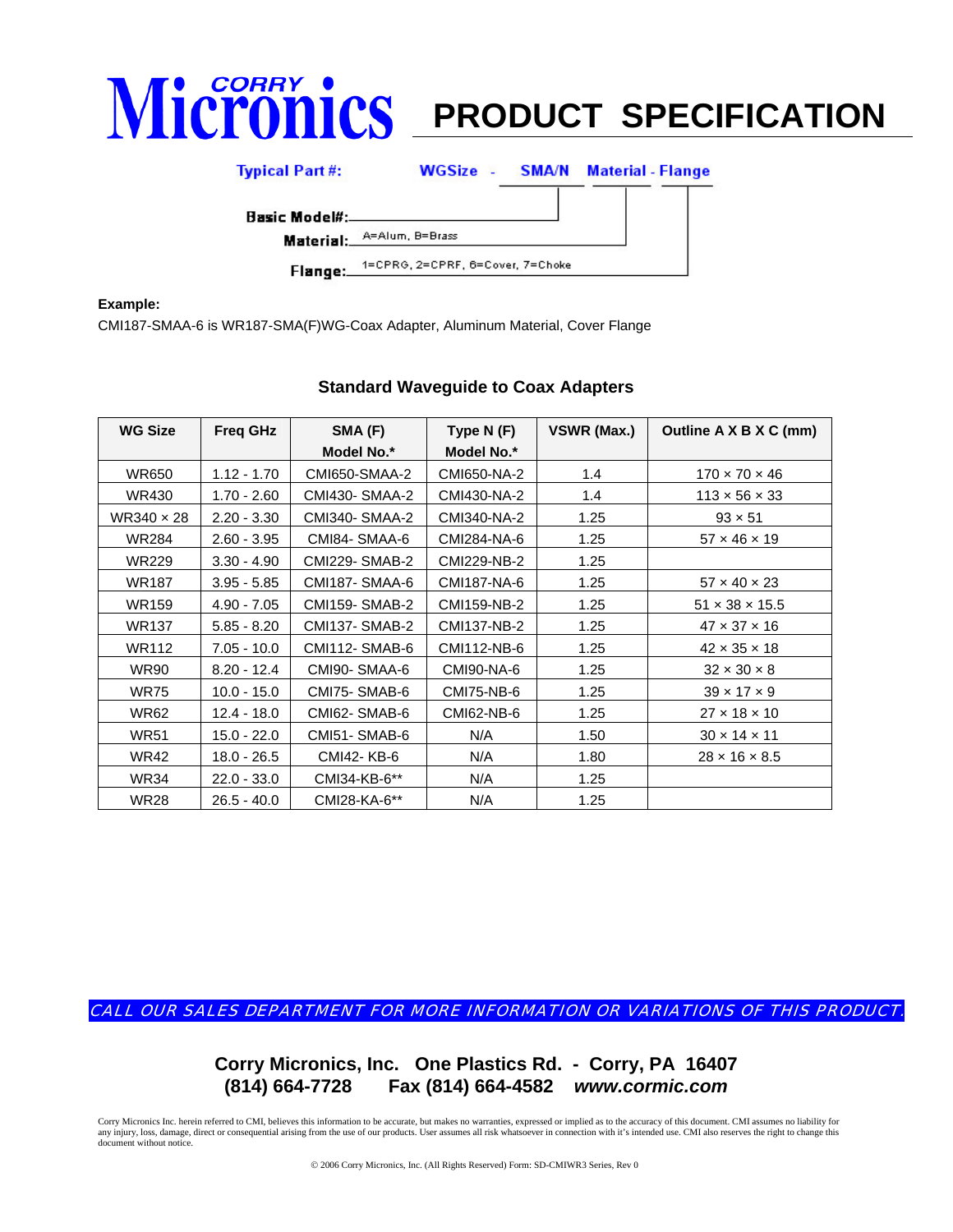| <b>Typical Part#:</b>     | WGSize - SMA/N                           | <b>Material - Flange</b> |  |
|---------------------------|------------------------------------------|--------------------------|--|
| Basic Model#:____________ |                                          |                          |  |
|                           | Material: A=Alum, B=Brass                |                          |  |
|                           | Flange: 1=CPRG, 2=CPRF, 6=Cover, 7=Choke |                          |  |

### **End launch Waveguide to Coax Adapters - SMA & Type-N**

| <b>WG Size</b> | <b>Frequency Range (GHz)</b> | Model No.         | VSWR (Max.) | <b>Connectors</b> | Length (mm) |
|----------------|------------------------------|-------------------|-------------|-------------------|-------------|
| <b>WR284</b>   | $2.60 - 3.95$                | CMI284-NA-2       | 1.25        | N                 | 90          |
| <b>WR229</b>   | $3.30 - 4.90$                | CMI229-NA-2       | 1.25        | N                 |             |
| <b>WR187</b>   | $3.95 - 5.85$                | CMI187-NA-2       | 1.25        | N                 |             |
| <b>WR159</b>   | $4.90 - 7.05$                | CMI159-NA-2       | 1.25        | N                 | 79.6        |
| <b>WR137</b>   | $5.85 - 8.20$                | CMI137-SMAA-2     | 1.25        | <b>SMA</b>        | 64.5        |
| <b>WR137</b>   | $5.90 - 8.20$                | CMI137-NA-2       | 1.25        | N                 | 31.6        |
| WR112          | $7.05 - 10.0$                | CMI112-NA-2       | 1.25        | N                 |             |
| WR112          | $7.05 - 10.0$                | CMI112-SMAA-2     | 1.25        | <b>SMA</b>        |             |
| <b>WR90</b>    | $8.20 - 12.4$                | <b>CMI90-NB-2</b> | 1.25        | N                 | 61.6        |
| <b>WR90</b>    | $8.20 - 12.4$                | CMI90-SMAB-2      | 1.25        | <b>SMA</b>        | 53.5        |
| <b>WR75</b>    | $10.0 - 15.0$                | <b>CMI75-NB-2</b> | 1.25        | N                 | 72          |
| <b>WR75</b>    | $10.0 - 15.0$                | CMI75-SMAB-2      | 1.25        | <b>SMA</b>        | 38.5        |
| <b>WR62</b>    | $12.4 - 18.0$                | <b>CMI62-NB-2</b> | 1.25        | N                 |             |
| <b>WR62</b>    | $12.4 - 18.0$                | CMI62-SMAB-2      | 1.25        | <b>SMA</b>        | 32          |
| <b>WR51</b>    | $15.0 - 22.0$                | CMI51-SMAB-2      | 1.5         | <b>SMA</b>        | 33.5        |
| <b>WR42</b>    | $18.0 - 26.5$                | CMI42-KB-2        | 1.5         | K                 |             |
| <b>WR34</b>    | $22.0 - 33.0$                | CMI34-KB-2        | 1.8         | Κ                 |             |
| <b>WR28</b>    | $26.5 - 40.0$                | <b>CMI28-KB-2</b> | 1.8         | Κ                 |             |

CALL OUR SALES DEPARTMENT FOR MORE INFORMATION OR VARIATIONS OF THIS PRODUCT.

**Corry Micronics, Inc. One Plastics Rd. - Corry, PA 16407 (814) 664-7728 Fax (814) 664-4582** *www.cormic.com*

Corry Micronics Inc. herein referred to CMI, believes this information to be accurate, but makes no warranties, expressed or implied as to the accuracy of this document. CMI assumes no liability for any injury, loss, damage, direct or consequential arising from the use of our products. User assumes all risk whatsoever in connection with it's intended use. CMI also reserves the right to change this document without not